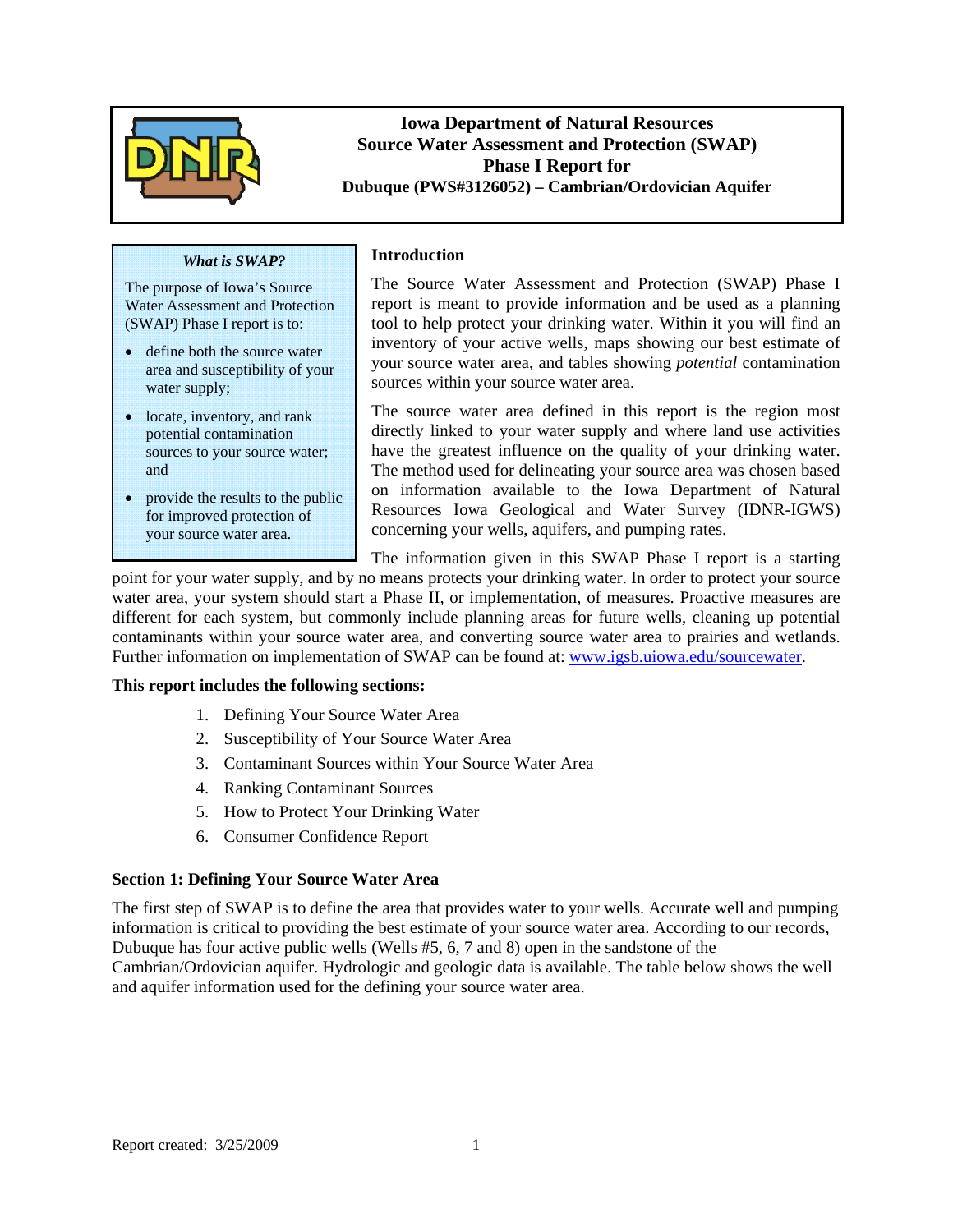| W#    | <b>Local ID</b> | Well<br>Depth (ft) | <b>Construct</b><br>. date | <b>Status</b> | <b>Aquifer</b>      | <b>Aquifer</b><br>thick. (ft) | SWL<br>(f t) | <b>PWL</b><br>(ft) | Rate<br>(gpm) |
|-------|-----------------|--------------------|----------------------------|---------------|---------------------|-------------------------------|--------------|--------------------|---------------|
| 121   | #5              | 1810               | 5/21/1924                  | Active        | Cambrian/Ordovician | 1606                          | 27           | 66                 | 680           |
| 2363  | #8              | 1782               | 9/30/1946                  | Active        | Cambrian/Ordovician | 1537                          | 28           | 152                | 1975          |
| 39379 | #3              | 200                | 1/1/1956                   | Active        | Alluvium            | 174                           | 13           | 18                 | 2496          |
| 39380 | #4              | 190                | 6/1/1956                   | Active        | Alluvium            | 165                           | 13           | 14                 | 2433          |
| 39381 | #9              | 125                | 1/1/1969                   | Active        | Alluvium            |                               | 21           | 44                 | 972           |
| 39382 | #10             | 142                | 1/1/1981                   | Active        | Alluvium            |                               | 25           | 40                 | 2083          |
| 39383 | # OLD 1         | 1308               | 1/1/1899                   | unkn          | Cambrian            |                               | 35           | 116                | unkn          |
| 39384 | # OLD 2         | 1300               | 1/1/1899                   | unkn          | Cambrian            | unkn                          | 36           | 119                | unkn          |
| 39385 | # OLD 3         | 1458               | 1/1/1919                   | unkn          | Cambrian            | unkn                          | 36           | 105                | unkn          |
| 39386 | # OLD 4         | 1460               | 1/1/1919                   | unkn          | Cambrian/Ordovician | unkn                          | 34           | 105                | unkn          |
| 7467  | #1              | 136                | $12/1/1955$ unkn           |               | Alluvium            | 122                           | 13           | 27                 | 2333          |
| 7468  | #2              | 196                | 1/1/1956                   | Active        | Alluvium            |                               | 13           | 27                 | 2240          |
| 87    | #6              | 1504               | 8/27/1935                  | Active        | Cambrian/Ordovician | 1287                          | 34           | 253                | 1313          |
| 974   | #7              | 1560               | 4/27/1939                  | Active        | Cambrian/Ordovician | 1345                          | 22           | 140                | 2351          |

Additional information on your wells is available online on **GEOSAM,** Iowa's geologic database at: www.igsb.uiowa.edu/geosam.

#### *SWAP Glossary*

**Aquifer:** An underground waterbearing layer of permeable material that will yield a usable quantity of water.

**Delineation:** An estimation of the area contributing water to your public wells.

**Capture zone:** A computer modeled delineation, typically using 2-5-and 10 year time of travel periods.

**Time of travel:** A duration of time specified to determine the distance and area that water will travel.

**Susceptibility:** A measure of an aquifer's potential to become contaminated. Does not imply either good or poor water quality.

**Confining layer:** An underground layer of impermeable material which slows the movement of water.

Sufficient information was available concerning your wells, aquifer and pumping conditions to use a computer model to estimate your source water area. For your water supply, the source area was divided to show the areas we estimate groundwater to flow during 2-, 5-, and 10-year "time of travel" periods. These zones were estimated using a computer model developed by the U.S. Environmental Protection Agency for the purpose of delineating wellhead protection areas (WHPA). The model requires certain input data for your aquifer, wells, and pumping rate, listed below:

- Hydraulic gradient (0.001 ft/ft)
- Groundwater flow direction (unknown)
- Porosity (0.10) (sandstone)
- Transmissivity (3,996 ft<sup>2</sup>/day)
- Aquifer thickness (1,443 feet)
- $\bullet$  Discharge (3,464,808 gpd)

#### **Section 2: Susceptibility of Your Source Water Area**

The second step of SWAP is assessing the susceptibility of your drinking water to surface contamination. Research by IDNR-IGWS has determined that thickness of confining layers such as till, clay, and shale between the aquifer and the land surface provide a good estimation to determine susceptibility. Aquifers overlain by thicker confining beds are less susceptible to contamination than aquifers overlain by thinner confining beds. The table below summarizes susceptibility by confining layer thickness.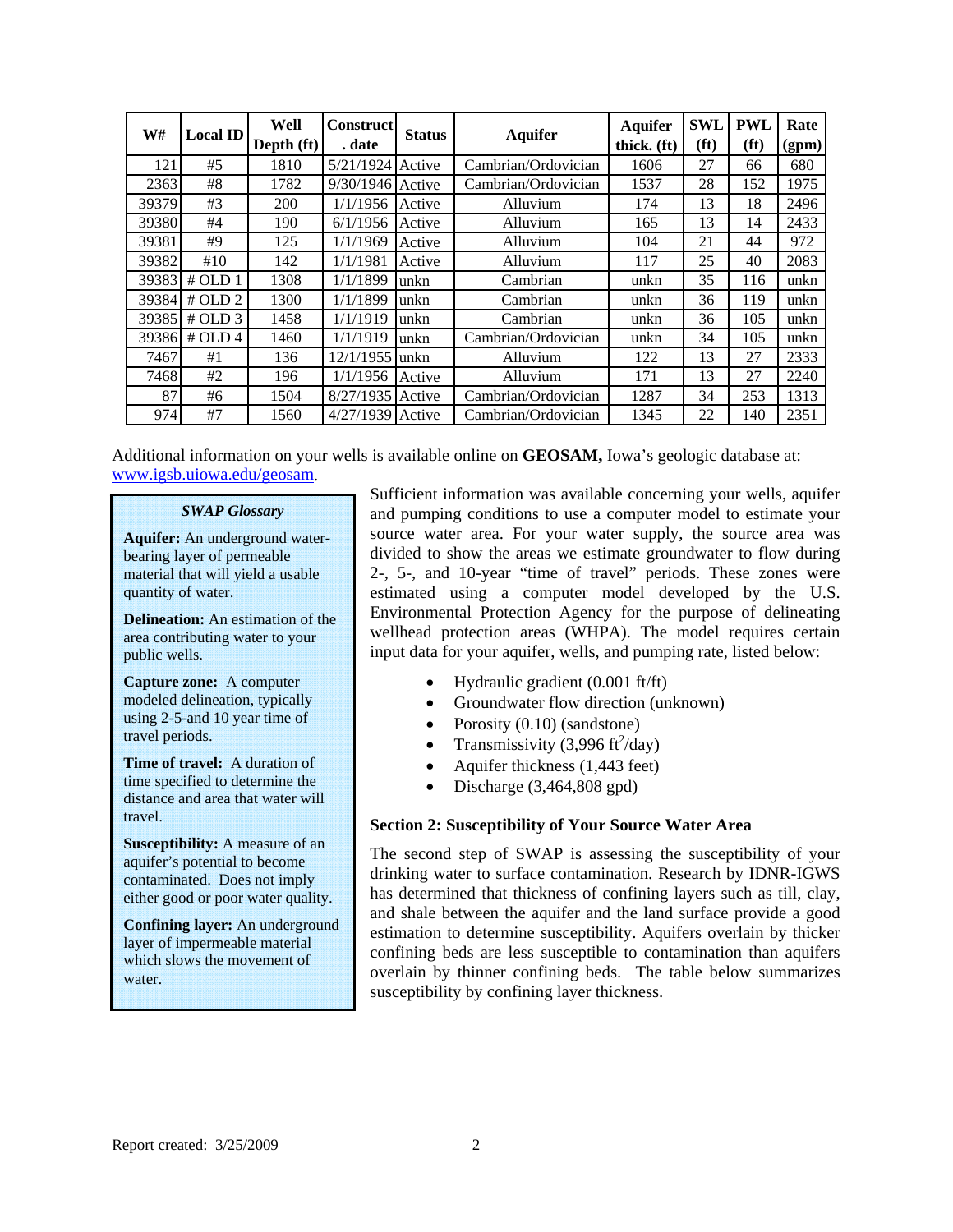| <b>Confining layer thickness</b> | <b>Susceptibility designation</b> |
|----------------------------------|-----------------------------------|
| $<$ 25 ft.                       | Highly susceptible                |
| 25 to 50 ft.                     | Susceptible                       |
| 50 to 100 ft.                    | Slightly susceptible              |
| $>100$ ft.                       | Low susceptibility                |

Based on our data, your wells have a cumulative confining layer thickness of 50 to 100 ft. Your aquifer was therefore determined to be **slightly susceptible** to surface contamination.

Another method for determining the susceptibility of your aquifer is by using nitrate concentrations to evaluate surface contamination to your drinking water. Wells that have higher nitrate values typically have less protection and are more at risk than wells with low or absent nitrate concentrations. The finished (treated) water at Dubuque has a seven-year (2004-2008) average nitrate-N concentration of 0.4 parts per million (ppm). The maximum concentration measured during this period was 0.5 ppm.

Nitrate concentrations in your public water supply are low. The concentrations measured much lower than the EPA maximum contamination level (MCL) of 10 ppm, indicating little contamination from nonpoint, fertilizer, or septic sources. Elevated nitrate concentrations can disrupt the electron transport system and cause methemoglobinemia, or blue baby syndrome, in infants and certain animals.

#### **Section 3: Contaminant Sources within Your Source Water Area**

The third step of SWAP involves locating all potential contamination sources within your source water area. To identify potential contaminant sources we searched electronic databases for facilities and land uses that may be located within your source water area. The databases used for the inventory are described in Table 1 of the *Source Water Assessment and Protection Program and Implementation Strategy for the State of Iowa* (Iowa Source Water Protection plan). The contaminant source inventory includes facilities and land uses that have been known to contaminate groundwater.

Table 1 lists the potential contaminant sources we found in your source water area. Numbered symbols show locations of potential contaminant sources on the Contaminant Source Inventory map. The numbers correspond to the contaminant source list in Table 1. As noted previously, the potential contaminant sources are derived from databases and have varying degrees of locational accuracy, and therefore may be mapped in the wrong delineation. For this reason, locational accuracy is noted at the end of the table. You or other residents may be aware of additional contaminant sources that should be included. Feel free to modify this report to reflect your knowledge.

For many aquifers, particularly those overlain by thick confining layers, the greatest threat of contamination to the aquifer is through existing wells that penetrate through the confining layers. For this reason, Table 2 lists all known wells, owners, and locations identified in your source water area. A numbered symbol shown on the map at the end of this report identifies well locations.

In addition to the specific "point" sources listed in Table 1, nonpoint sources of contamination also exist in your source water area. In Iowa, a potentially significant nonpoint source of contamination is row crop agriculture. Land use information from 2007 was used to identify percentages and acreages of different land uses in your source water area. Land use percentages are presented in Table 3.

#### **Section 4: Ranking Contaminant Sources**

The fourth and final step of SWAP is to rank the risk of potential contaminant sources to your drinking water. We have attempted to prioritize the relative risk based on a three component ranking system; 1) the location of the potential contaminant source in the source water area, 2) the susceptibility ranking of the aquifer to contamination 3) the type of contaminant source. Points are assigned for each category and a cumulative score calculated for each potential contaminant source using the scores for each of the three components. Higher numbers always correspond to higher risk in this report.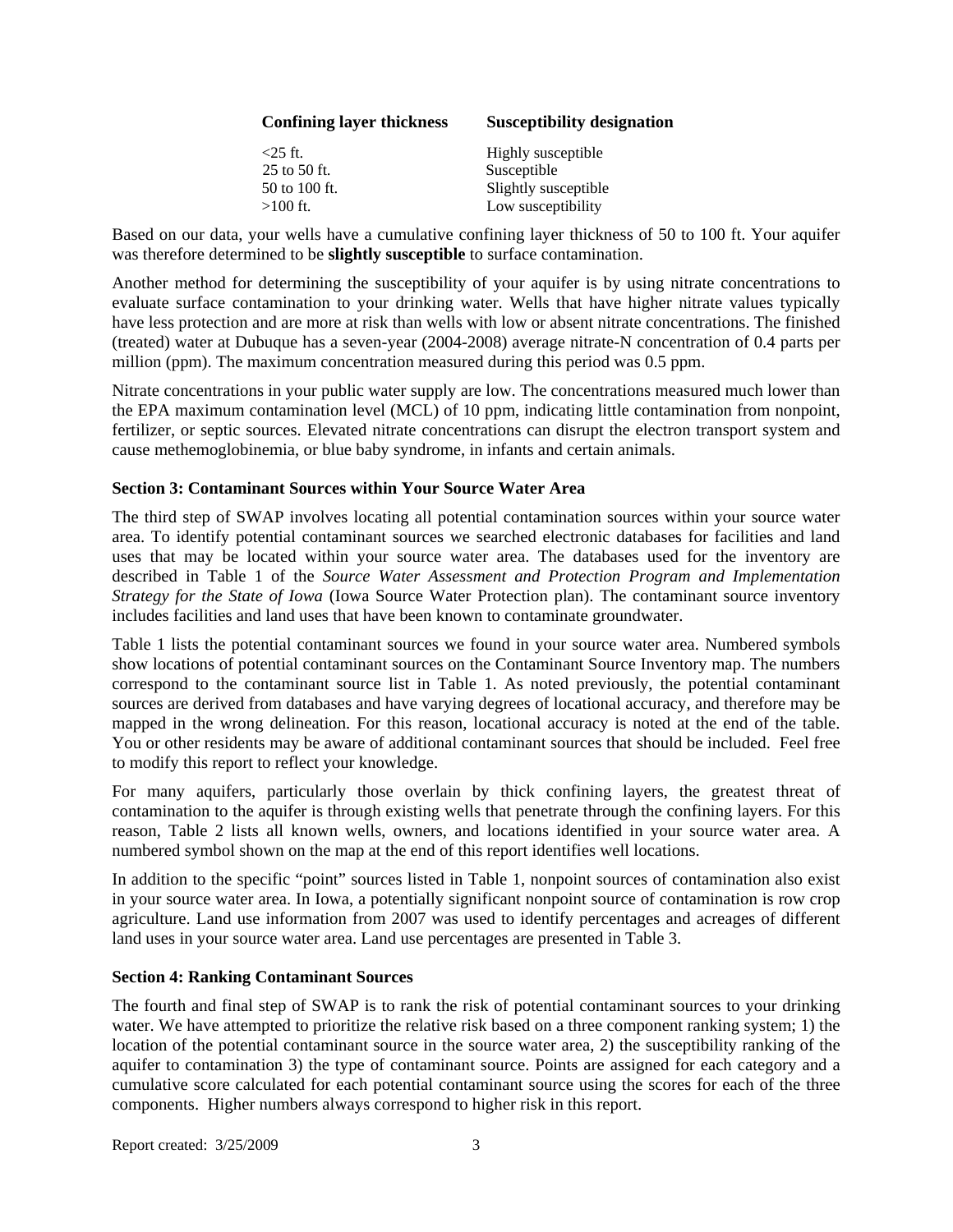#### 1) Location of potential contaminant sources

Your potential contaminant sources are ranked from 1-3 based on the delineation. Delineations were given greater weight based on proximity to the well. Fixed radius capture zones also received greater risk as they represent unknown or poorly known hydrogeologic conditions. The table below shows the risk score assigned to each delineation.

| <b>Delineation</b>                  | <b>Risk score</b> |
|-------------------------------------|-------------------|
| 2-year time of travel               | 3                 |
| 5-year time of travel               |                   |
| 10-year time of travel              |                   |
| Hydrologic boundary                 | 3                 |
| Surface runoff area, 2-year, 5-year |                   |
| 2,500-foot fixed radius             | 3                 |
| One-mile fixed radius               | 3                 |
|                                     |                   |

#### 2) Aquifer susceptibility to contamination

Susceptibility rankings were given scores to give more priority to aquifers with less confining layers. Aquifer susceptibilities were given ranks of 1-4, from low susceptibility to highly susceptible. If your well depth or confining layer thickness is unknown, the delineation was automatically designated "highly susceptible" and ranked 4.

#### 3) Land-use type

The land-use type combines the potential for different facility classes or land uses to release contaminants with an estimate of the toxicity of the contaminants that may be released. A list of land-use types is shown on Table 3 in the Iowa Source Water Protection plan. Land-use risks are assigned values from 1 to 5 (least to greatest risk).

The final "Risk Score" for the source water area is the result of summing the three components of relative risk. For additional information regarding the ranking classification, please refer to the Iowa Source Water plan.

The goal for ranking potential contaminants is to provide your system with a list to help prioritize potential risks. These risks can only be addressed through local initiatives and strategies started by your community. For implementation, or Phase II of a SWAP plan, it is up to your local community to decide which potential contaminant sources carry the most risk, and to proactively engage problems you might find to your drinking water. The risk rankings provided in this report are only a guide; the final decision on the priority of potential contaminant sources rests with your local source water protection team.

#### **Section 5: How to Protect Your Drinking Water**

This SWAP Phase I report only provides information to help your community start protecting its drinking water. Remember that your community is responsible for taking the necessary steps to ensure you have clean drinking water for future generations. The Source Water Program strongly encourages you to add your local knowledge of history, land uses, and potential contaminant sites to make your own changes to this report. Below are a couple of examples of what your community could do to better understand and protect your source water area

#### 1) Refining your source water area

Your source water area is an estimate based on the best information available to IDNR-IGWS. In all likelihood your source water area could be further refined if additional hydrogeologic information becomes available. This information includes better estimates of aquifer properties, groundwater gradients, flow directions, and boundary conditions. This information could be obtained by performing pump tests, installation of monitoring wells, and detailed water level measurements. Additionally, drilling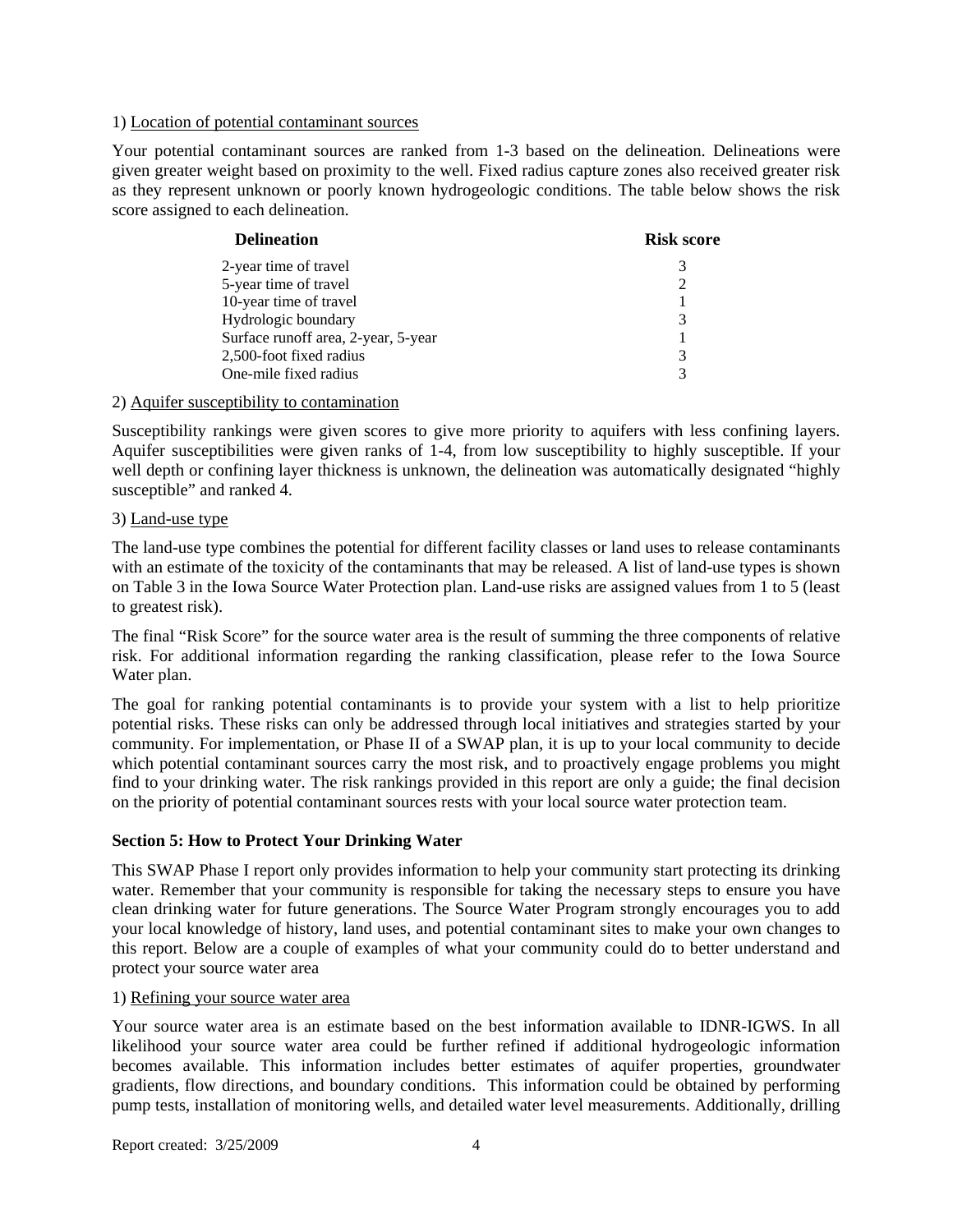new wells, hooking to rural water systems, or changing pumping rates can have a profound effect on your source water area. If you feel the source water area is wrong or needs refining feel free to contact the Iowa Geological and Water Survey staff at 319-335-1575.

#### 2) Refining potential contaminant sources

It must be recognized that this SWAP Phase I report has not identified all potential contaminant sources in your source water area, nor does it likely include fully accurate locations. Therefore, some potential sources may be located inaccurately or not included in the inventory at all. The Iowa Source Water Protection Plan (www.iowadnr.gov/water/watershed/swp\_strategy.html) provides listings of additional types of facilities and land uses that may result in contamination, and describes how community-based inventories can be successfully implemented. We encourage you to review the attached materials and consider using your knowledge of the community to improve the contaminant source inventory. It may be appropriate in some cases to retain outside services to assist you in implementing your source water plan.

#### 3) Protecting your drinking water

If your community is interested in protecting your drinking water, there are plenty of free resources available to help guide you through this process. The Source Water Protection website (www.iowadnr.gov/water/watershed/sourcewater.html) has many online resources available. Please feel free to contact Chad Fields (319-335-2083) or Becky Ohrtman of the Source Water Program (515-281- 0932) for further information.

#### **Section 6: Consumer Confidence Report**

As the agency responsible for conducting drinking water programs in the state of Iowa, IDNR must provide each public water supply with language to be included in their Consumer Confidence Report regarding source water protection. The following language, at a minimum, must be included in each Consumer Confidence Report you produce from now on:

"The Dubuque water supply obtains a portion of its water from the sandstone of the Cambrian/Ordovician aquifer. The Cambrian/Ordovician aquifer was determined to be slightly susceptible to contamination because the characteristics of the aquifer and overlying materials may allow the access of contaminants to the aquifer. Dubuque wells will be slightly susceptible to contamination from poorly maintained or abandoned wells reaching the Cambrian/Ordovician aquifer in the source water delineation. A detailed evaluation of your source water was completed by the Iowa Department of Natural Resources, and is available from the City at 563-589-4291."

You may modify this language or include additional information if you so desire, but you must identify the source of your system's drinking water and identify known sources of potential contamination.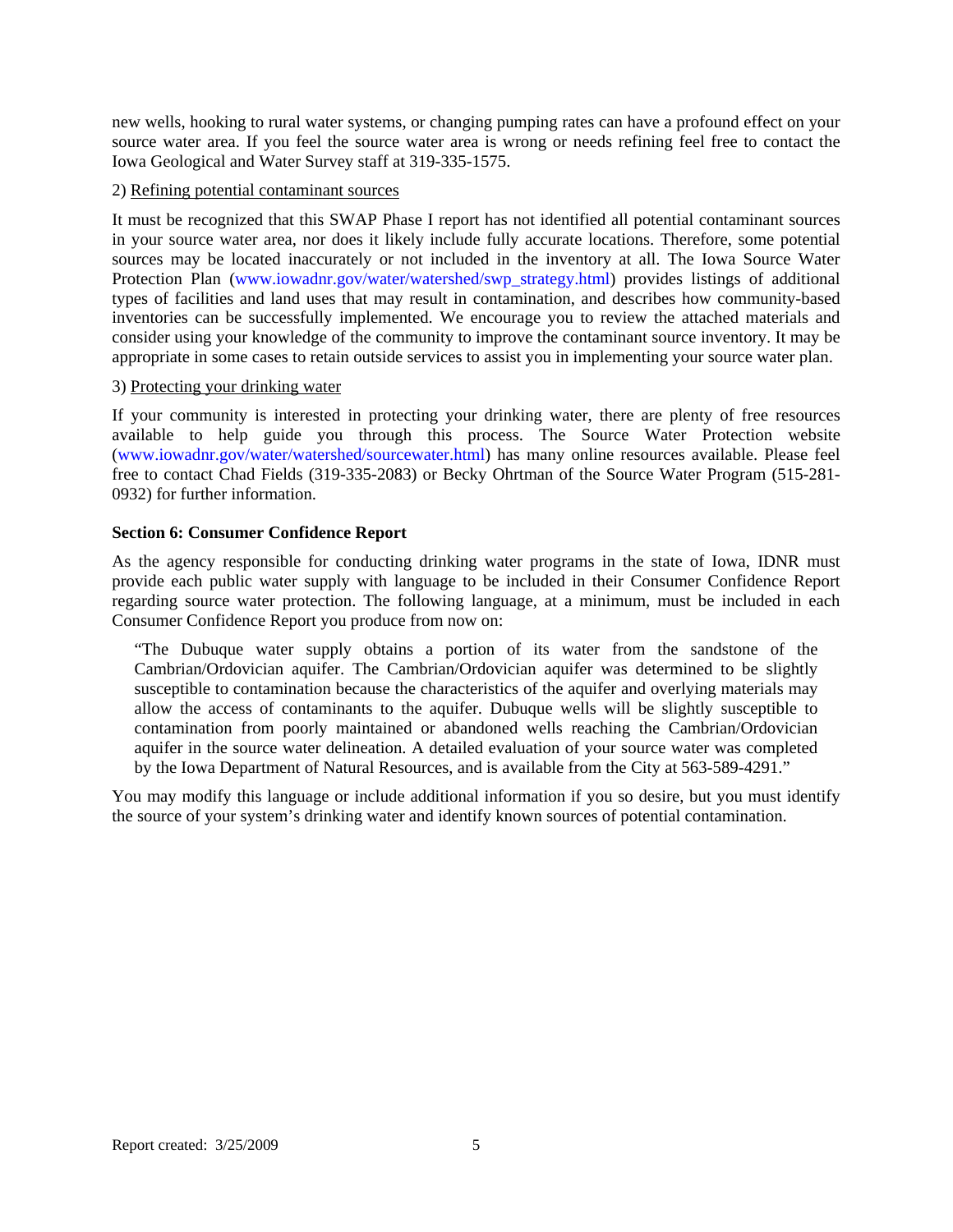#### Table 1. Inventory and assessment of potential contaminant sources.

## **Dubuque Public Water Supply (3126052) Phase I - Contaminant Source Inventory and Assessment**

**Aquifer: Cambrian-Ordovician Slightly susceptible** *(risk factor = 2* **)**

| Map<br>No.     | <b>Potential Contaminant Source Name</b>                       | Potential Contaminant Source Type | Program ID    | Alternate ID              | <b>Potential Contaminat Source Address</b>                        | Loc'n<br>Accuracy | Land<br><b>Use Risk</b> | Risk<br>Score |  |
|----------------|----------------------------------------------------------------|-----------------------------------|---------------|---------------------------|-------------------------------------------------------------------|-------------------|-------------------------|---------------|--|
|                | Capture zone: 2-year time of travel ( <i>risk factor</i> = 3)  |                                   |               |                           |                                                                   |                   |                         |               |  |
|                | Tullys Dubuque Lumber                                          | Leaking USTs                      | 7LTI35        | 310608921                 | 2655 Lincoln Ave, Dubuque, IA 52001                               | good              | 5                       | 10            |  |
| $\overline{2}$ | Park Maintenance Bldg                                          | Underground storage tanks         | 198607132     | 310482578                 | 2241 Lincoln Ave., Dubuque, IA 52001                              | poor              | $\overline{4}$          |               |  |
| 3              | Dubuque Water Works                                            | Risk management plan              |               | ############ 100000049627 | 1902 Hawthorne St., Dubuque, IA 52001                             | poor              | 5                       | 10            |  |
| $\overline{4}$ | Frank Reihle Building                                          | Unspecified hazardous waste gen.  |               | ########### IAD051001097  | 1901 Hawthorne, Dubuque, IA 52001                                 | good              | 5                       | 10            |  |
| 5              | Leisure Services Dept                                          | Small quan. hazarous waste gen.   |               | ########### IAD984593608  | 2241 Lincoln Ave, Dubuque, IA 52001                               | poor              | 4                       |               |  |
| 6              | Cmsp and P                                                     | Railroads                         | nde           | nde                       | no address available                                              | unkn              |                         |               |  |
|                | Ia-924                                                         | Interstate, US, and State Hwys.   | nde           | nde                       | no address available                                              | poor              |                         |               |  |
|                |                                                                |                                   |               |                           |                                                                   |                   |                         |               |  |
|                | Capture zone: 5-year time of travel (risk factor = 2)          |                                   |               |                           |                                                                   |                   |                         |               |  |
| 8              | Public Wks Water Div City Of Dubuque                           | Leaking USTs                      | <b>8LTU98</b> | 310535529                 | 1800 Hawthorne St., Dubuque, IA 52001                             | good              | 5                       |               |  |
| 9              | Mulgrew Oil                                                    | Underground storage tanks         | 198604782     | 310507127                 | 2501 Rhomberg Ave, Dubuque, IA 52001                              | poor              | $\overline{4}$          |               |  |
| 10             | <b>Barnstead International</b>                                 | Toxic release inventory           |               |                           | ############ 52001BRNST2555K 2555 Kerper Blvd., Dubuque, IA 52001 | good              | 5                       |               |  |
| 11             | Barnstead International                                        | Small quan. hazarous waste gen.   |               | ########### IAD005268347  | 2555 Kerper Blvd., Dubuque, IA 52001                              | good              | 4                       |               |  |
| 12             | Cmsp and P                                                     | Railroads                         | nde           | nde                       | no address available                                              | unkn              |                         |               |  |
| 13             | Ia-924                                                         | Interstate, US, and State Hwys.   | nde           | nde                       | no address available                                              | poor              |                         |               |  |
|                |                                                                |                                   |               |                           |                                                                   |                   |                         |               |  |
|                | Capture zone: 10-year time of travel ( <i>risk factor</i> = 1) |                                   |               |                           |                                                                   |                   |                         |               |  |
| 14             | <b>Carpenter Company</b>                                       | Toxic release inventory           |               |                           | ########### 52001RCRPN2525K 2525 Kerper Blvd., Dubuque, IA 52001  | poor              | 5                       |               |  |
| 15             | Cmsp and P                                                     | Railroads                         | nde           | nde                       | no address available                                              | unkn              |                         |               |  |
| 16             | Ia-924                                                         | Interstate, US, and State Hwys.   | nde           | nde                       | no address available                                              | poor              |                         |               |  |
|                |                                                                |                                   |               |                           |                                                                   |                   |                         |               |  |

<sup>1</sup>Score range: 1 to 5, see Table 3 of the Iowa Source Water Protection and Assessment plan

4Sum of land use, capture zone, and aquifer susceptibility risk factors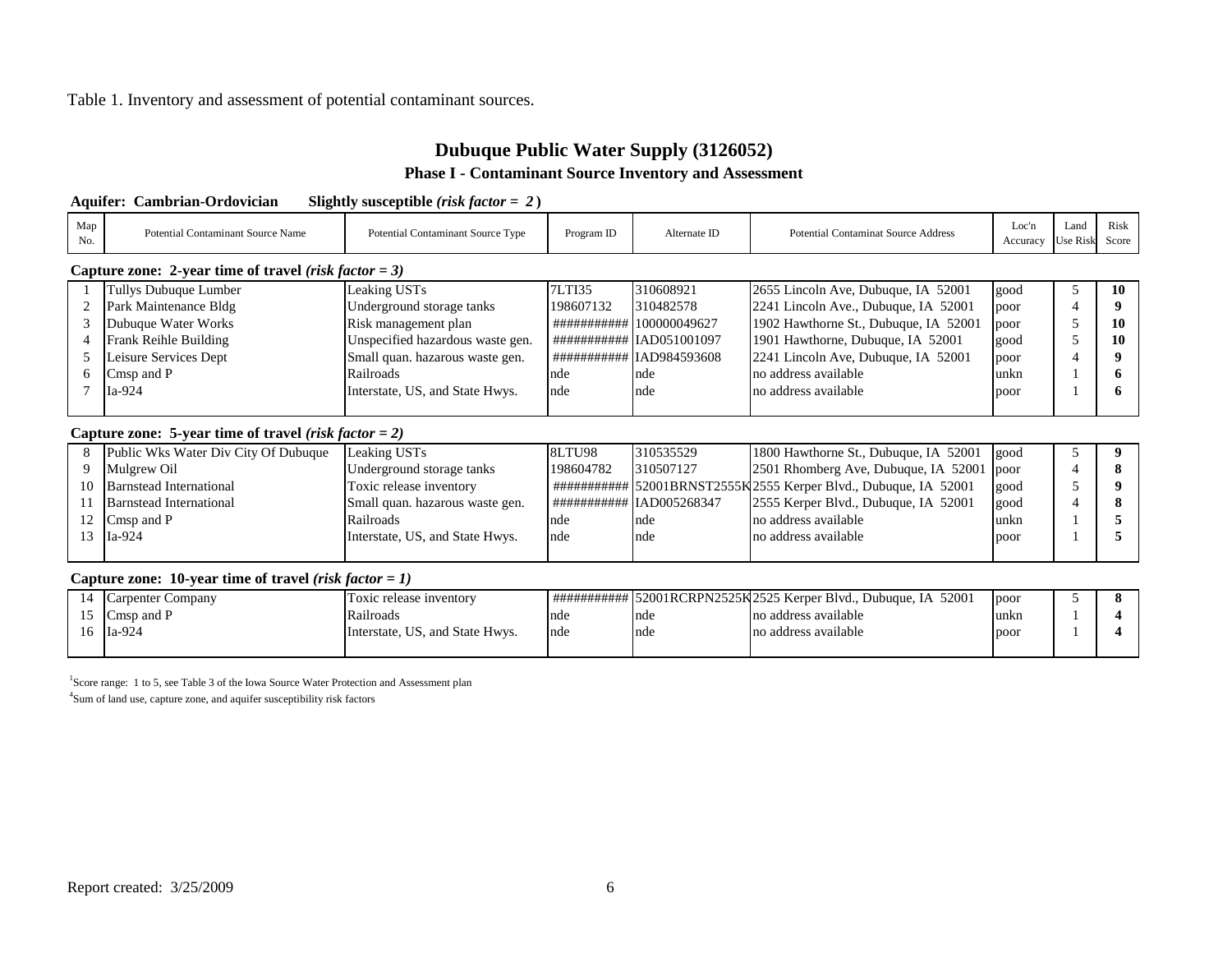Table 2. Inventory of water wells not used in delineation.

# **Dubuque Public Water Supply (3126052)**

### **Phase I - Inventory of wells not used for delineation**

| <b>Aquifer: Cambrian-Ordovician</b> | Slightly susceptible <i>(risk factor = 2)</i> |
|-------------------------------------|-----------------------------------------------|
|-------------------------------------|-----------------------------------------------|

| No. on<br>Well ID<br>map | Well Owner | Well ID Source | Well Depth<br>(f <sub>t</sub> ) | Date<br>Drilled/permitted | <b>Well Location</b> | Locational<br>Accuracy |
|--------------------------|------------|----------------|---------------------------------|---------------------------|----------------------|------------------------|
|--------------------------|------------|----------------|---------------------------------|---------------------------|----------------------|------------------------|

#### **Capture zone: 5-year time of travel** *(risk factor = 2)*

|  | 2097044IL | .illes<br>Dean<br>eskov<br>$\cdots$ | $\mathbf{\mathbf{\mathbf{\mathbf{\mathbf{\mathbf{\mathbf{\mathbf{\mathbf{}}}}}}}}$<br>Private well<br>system<br>tracking | unkn | unkr.<br>`nı ∶ | 'SW<br>$\sim$ $\sim$<br>$\mathbf{r}$<br>SW.<br><b>SF</b><br>xч<br>NF<br>◡<br>sec<br>SЕ<br>$\overline{\mathbf{v}}$ | <u>l</u> good |
|--|-----------|-------------------------------------|--------------------------------------------------------------------------------------------------------------------------|------|----------------|-------------------------------------------------------------------------------------------------------------------|---------------|
|  |           |                                     |                                                                                                                          |      |                |                                                                                                                   |               |

Table 3. Land cover type summary.

# **Dubuque (3126052) - Cambrian-Ordovician aquifer Slightly susceptible**

## **Summary of land cover types (2007) by acreage**

| Capture zone | Grassland | Water | <b>Developed areas</b> | <b>Forested areas</b> | No data | <b>Total acres</b> |
|--------------|-----------|-------|------------------------|-----------------------|---------|--------------------|
| 2-year       | 2.3       | 3.1   | 61.2                   | 5.4                   | 0.0     | 72.1               |
| 5-year       | 3.1       | 17.1  | 50.4                   | 24.8                  | 0.0     | 95.3               |
| 10-year      | 1.6       | 17.1  | 55.0                   | 24.0                  | 21.7    | 119.4              |

#### **Summary of land cover types (2007) by percentage of total**

| Capture zone | Grassland        | Water | <b>Developed areas</b> | <b>Forested areas</b> | No data | <b>Total</b> |
|--------------|------------------|-------|------------------------|-----------------------|---------|--------------|
| $2$ -year    | 3.2              | 4.3   | 84.9                   | 7.5                   | 0.0     | 100.0        |
| 5-year       | 3.3              | 17.9  | 52.9                   | 26.0                  | 0.0     | 100.0        |
| 10-year      | 1.3 <sup>1</sup> | 14.3  | 46.1                   | 20.1                  | 18.2    | 100.0        |